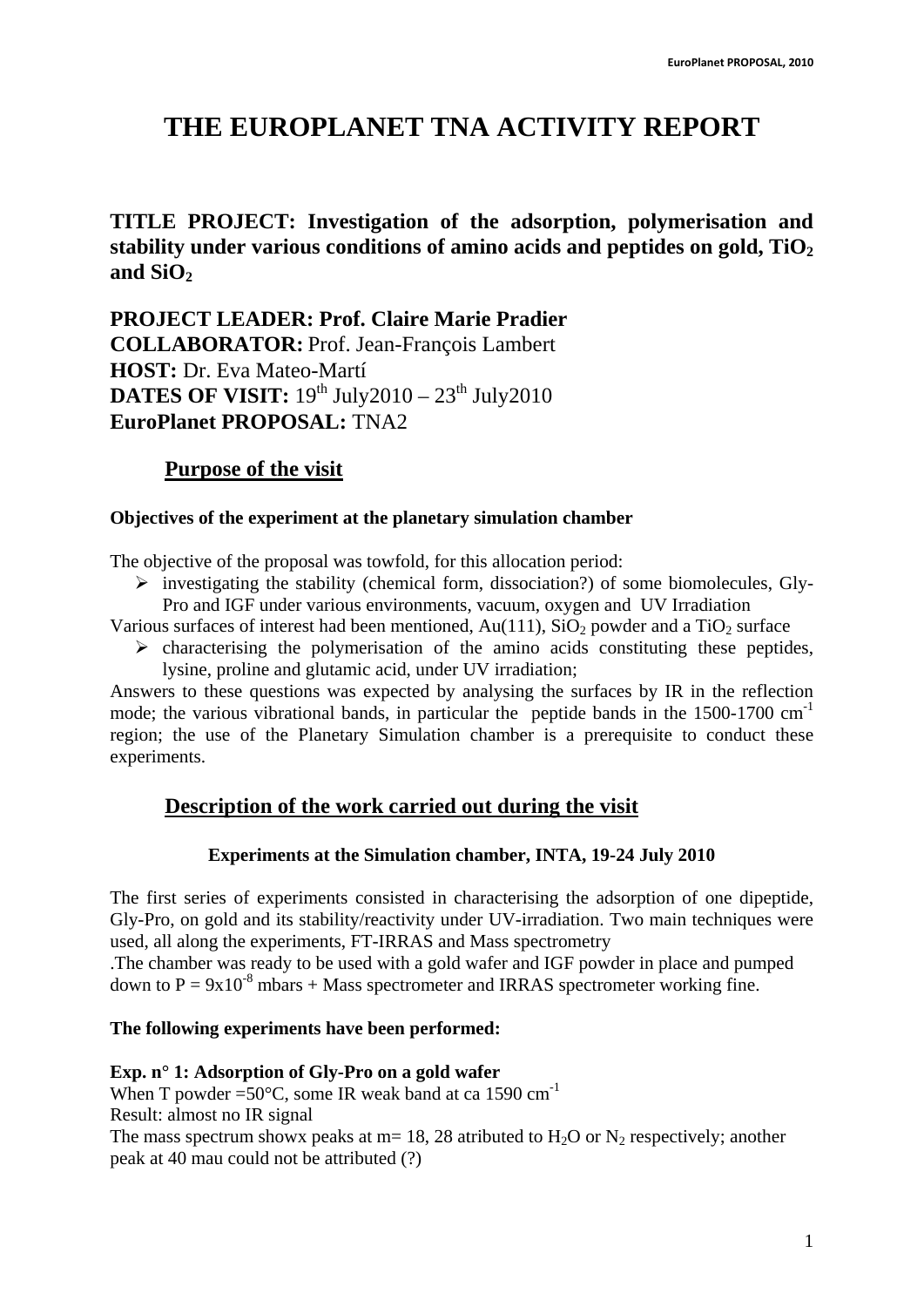

#### *Mass spectra during dosing Gly-Pro*

Monday evening: IGF put into the doser, new gold wafer, rinsed in ethanol, in the vacuum chamber

#### **Exp. n° 2: Adsorption of IGF on a gold wafer (Tuesday)**

Same experiment as with Gly-Pro

T up to  $200^{\circ}$ C, T sample = RT

Almost no IR signal, but appearance of intense peaks in the mass spectra  $(m = 50, 51, 91)$ which hardly correspond to the the peptide fragments. Could it be due to some degassing?

#### **Exp. n° 3: Analysis after adsorption of IGF (from liquid solution, 0.01M) on a gold wafer**

Almost no IR signal More IGF was added in the solution and the sample was left overnight

# **Exp. n°4: test the IR signal on a SiO<sub>2</sub> pellet (broken pellet), sample JFL n°2**

No IR reflection

#### **Exp. n°5: Test IR signal on a silica wafer**

No IR reflection Tuesday evening: sample holder with no sample and IGF in the doser

#### **Exp. n° 6 : evaporation of IGF with the sample holder (gold) at low T**

T sample holder  $= 250K$  to 70K, Appearing masses in the MS: 55, 68, 83, 91, which are not obvious fragments of IGF. Weak IR signals at ca 1650-1730

*Mass spectra during dosing IGF*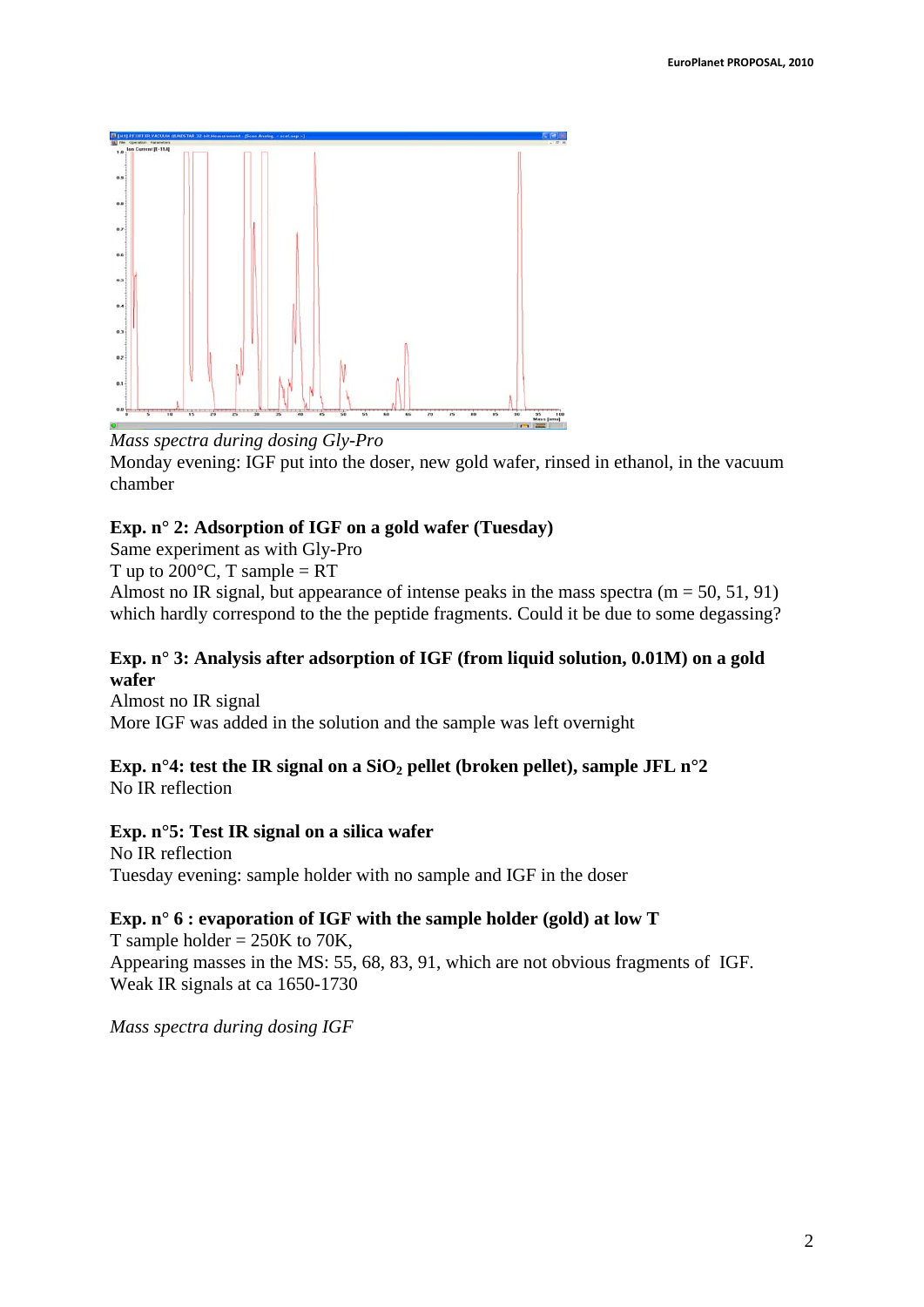

Then: UV irradiation, with the sample holder at 66 K, up to 85 min

Some very interesting changes in the IR spectra have been observed : a decrease of the band at 1730 cm<sup>-1</sup> and ca  $1680 \text{ cm}^{-1}$ , which suggests that UV irradiation breaks the bond between the molecule and the carboxyl groups. It indeed destroys the peptide molecule.



*Figure 1: IRRAS spectra of the gold surface (sample holder) upon exposure to IGF tripeptide)* 

*Figure 2: The same surface upon UVirradiation after IGF exposure (subtraction spectra against the spectrum at t=0 irradiation)*

Note that UV stopped, dosing again IGF and warming up the sample: no IR change, were observed.



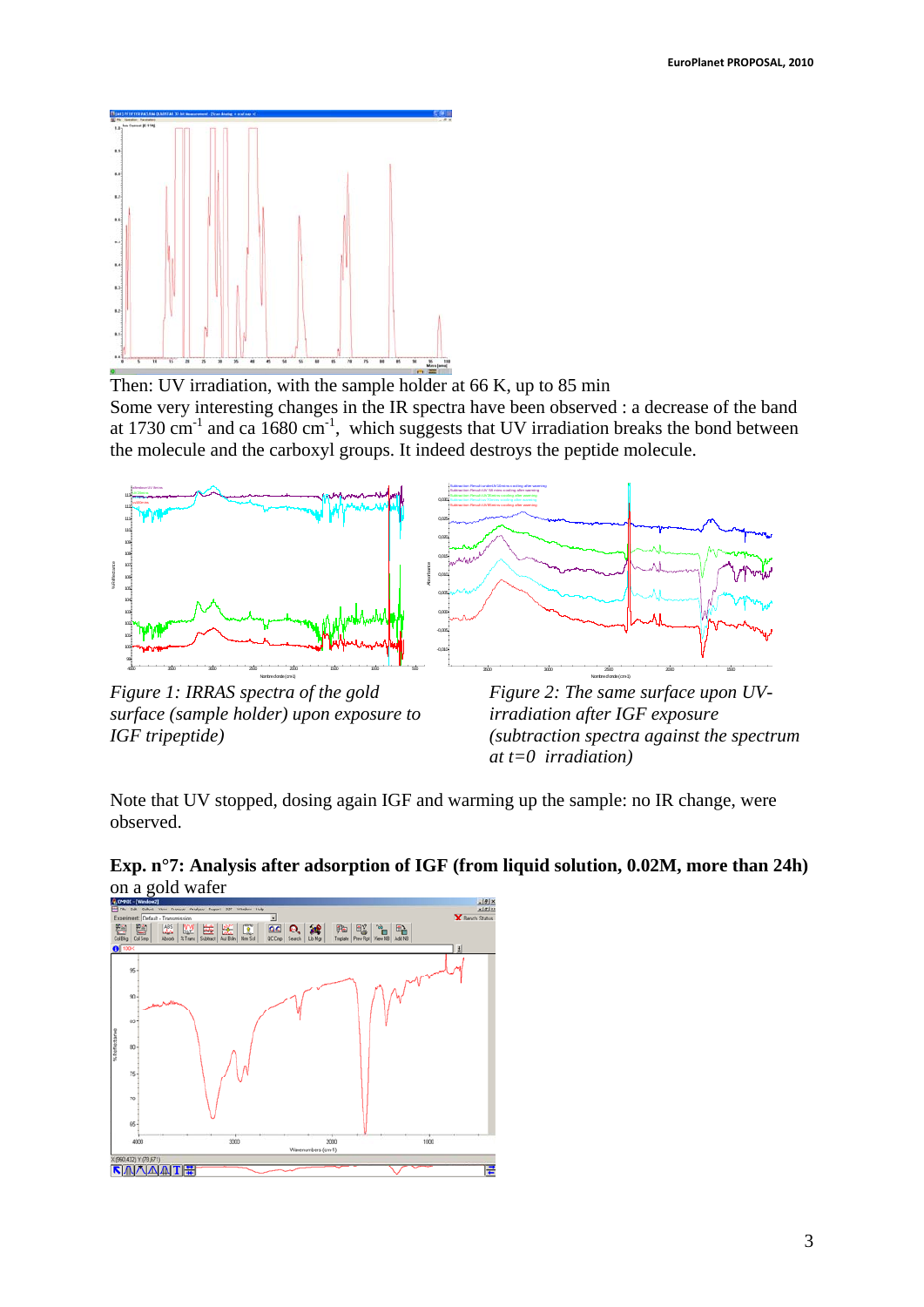*Figure 3: IRRAS spectrum of a gold sample after adsorption of the IGF tripeptide in a liquid solution.* 

### **Exp. n° 8: test the IR signal on**  $SiO_2 + Gly$  **pellet** (JFL n°1)

It was deposited on a gold wafer and the bcknd was the gold wafer surface: no IR good signal except a huge absorption at 1000-1200 cm-1 due to Si-O in SiO2.

### **Exp n° 9: Ads of Cysteine on a gold wafer**

```
T sample holder = 25^{\circ}C,
```
Appearing masses in the MS: 44, 58,64, 76

UV during 100 mins (figura shows IR after 20 mins UV). Bands appearing at ca 300 cm-1 suggest a loss of hydrocarbon residues on the surface. Other bands are not distinct due to the signals from water.



*Mass spectra during cys dosing*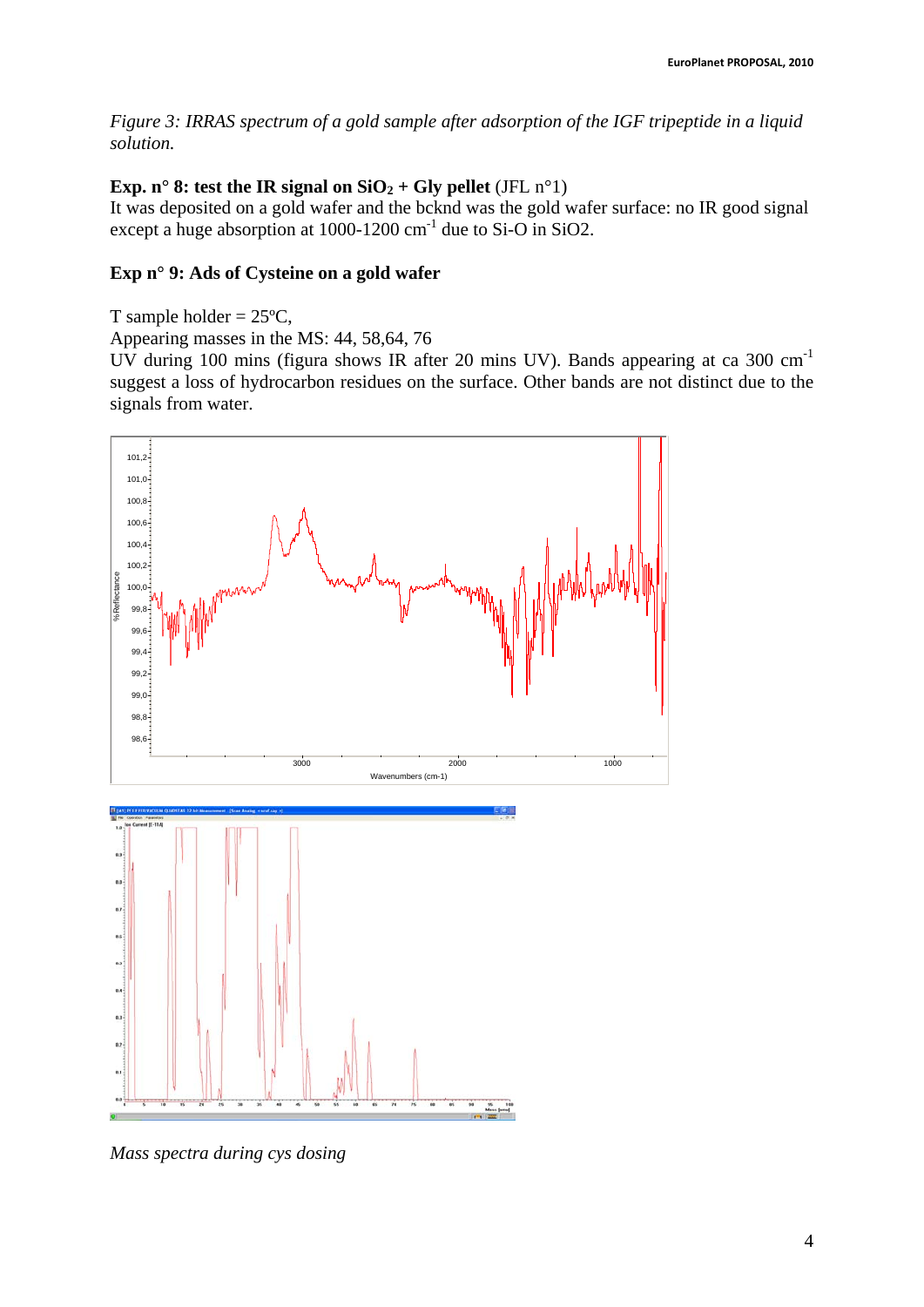#### **Glycine on Aerosil silica (powder), 0.8 mmol/g**

Glycine was deposited on high-surface area fumed silica (Aerosil) from aqueous solution, following which the samples were pressed into a self-supporting pellet; this pellet was fixed on a copper sample holder with graphite paste, and the IRRAS spectrum was recorded , first under air, then after UV irradiation under air, UV irradiation under vacuum, and further heating to 50°C under vacuum. The last spectrum is shown as an example.



In spite of the unfavorable optical conditions (the beam has to cross a rather thick pellet twice), exploitable spectra can be obtained. They are dominated by the absorption bands of the silica support between 800 and 1250  $cm^{-1}$ ; several discernable bands can be assigned to the adsorbed amino acid at 1332 cm<sup>-1</sup> ( $\rho_wCH_2$ ), 1479 cm<sup>-1</sup> ( $\delta_{sym}NH_3^{\text{+}}$ ), and 1592 cm<sup>-1</sup> (mainly  $\delta_{\text{asym}}$ COO ). These positions are fully compatible with previously published data for the glycine zwitterion in this system.

Additional experiments were conducted on a dipeptide (Gly-Pro) and a tripeptide (Gly-Pro-Glu; these are the same peptides as used for the experiments on gold surfaces above). The amide band was clearly observable, opening the possibility of a discrimination between monomeric (unpolymerized) and polymerized amino acids.

However, no clear differences were observed after the various pretreatments (UHV, UV irradiation, moderate heating). It is obvious that the data collection conditions have to be optimized before fine points of prebiotic molecules reactivity can be addressed on divided oxide surfaces.

#### **Description of the main results obtained**

These series of experiments were the first on this machine performed on planar samples usinf FT-IRRAS spectroscopy in the presence of a gas phase. Moreover, adsorption of peptides on metal or oxide surfaces is a rather innovative way of testing their stability under irradiations; protocols had to be optimised

This implied a number of new setups and methods for example to record satisfying reference spectra and sample spectra, to avoid contamination from valve degassing, or to irradiate at the optimal temperature in order to "keep" molecules on the surface even after peptide exposure.

The first three days, we got satisfying spectra of peptides adsorbed on gold… but no success when monitoring the adsorption in situ. The reason for that is likely the two low signal-over-noise ratio, due partly to the necessity to perform a reference spectrum before staring the experiments.